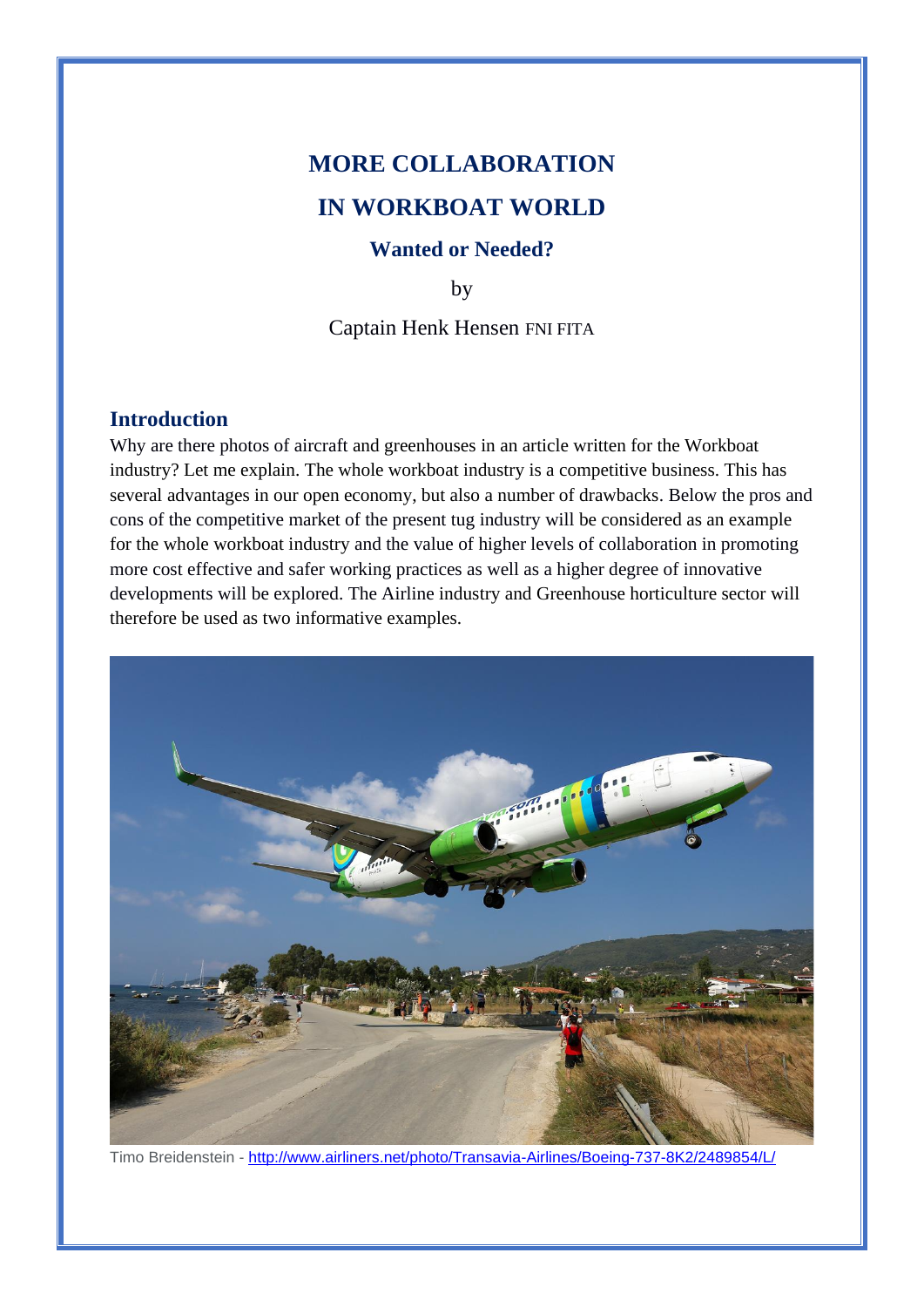### **Pros and cons**

Inherent to a competitive market is the fact that production costs and consumer prices are continuously under pressure. This can be experienced almost daily for instance in the various supermarkets. The situation for the tug industry does not differ.

Towage companies can look around for the best price for a new vessel, equipment, fuel, ropes, etc. or can bargain about a lower price, while stakeholders -such as shipping companies- follow the same strategy, and try to arrange suitable tugs for their ships calling at the port but at the lowest tariffs possible. In spite of the profit made by achieving the lowest prices, this on the other hand puts a towing company under pressure to reduce costs consequently to operate the business as efficiently as possible, at lowest costs possible. There is in essence nothing wrong with this. However, such a competitive market may have some negative side effects for shipyards, operators and industry stakeholders. The continuous fight for lowest prices and costs could affect:

- ❖ quality and suitability of the total vessel design and equipment;
- ❖ level of maintenance;
- ❖ number of crew members;
- ❖ crew wages;
- ❖ safety equipment.

It may even affect other items, such as:

- ❖ training projects;
- ❖ safety of operations;
- ❖ innovation projects.

It means that a competitive market includes a number of negative effects, well-known to those familiar with the business world. Let us have a further look at the Tug and Towage industry. There are some typical characteristics in the tug business that further influence the competitive tug market, such as:

 $\triangleleft$  Almost no uniformity in tug type; many different tug types exist. See ref. [1] for the various tug types. In reference [2] is stated:

*`The phrase "Every Ship is a Prototype" is common in the maritime industry. Thanks to the way vessels and even sister ships are built. Each one represents a unique configuration of equipment linked together in a unique way to account for unique characteristics.'* 

It is even more complicated. Not only `Every ship is a prototype', but even: `Every trip a ship has different manoeuvring characteristics due to the varying loading conditions and differences in waterways'.

What has been said above about ships applies to a large extent to tugs also. But why these differences? Apart from escort tugs, all harbour tugs do the same type of work, although the work may differ somewhat from port to port.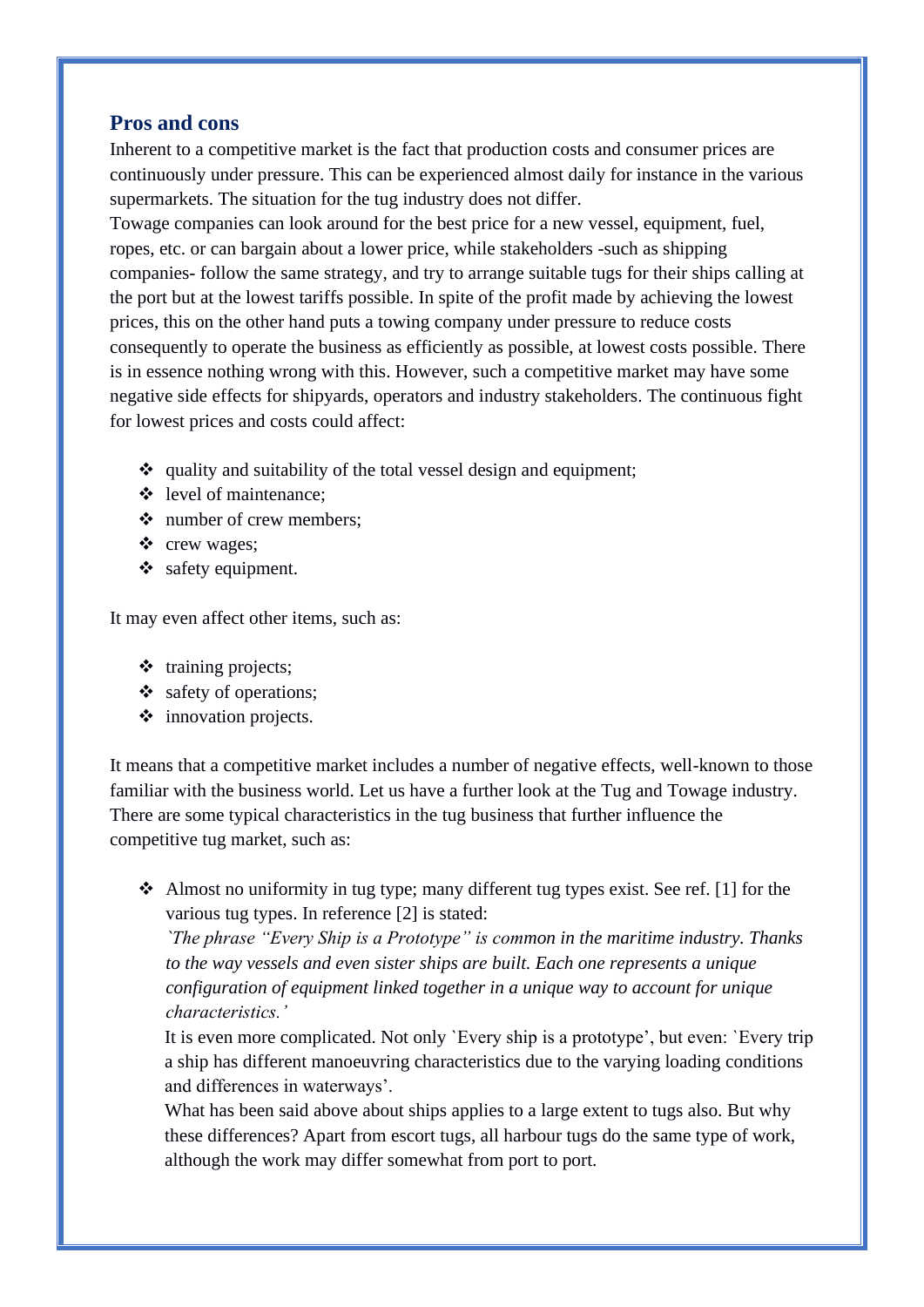- ❖ There is little uniformity in organizational structure, strategies and procedures in the towing companies.
- ❖ The total tug equipment differs on the majority of tugs as well. An example of the latter can be seen in ref [3] where 9 prototypes are discussed that should simplify tug-ship connecting methods.

The consequences are:

- $\triangle$  There is a large diversity of interests and strategies in the towing companies. There is no combined strategy of achieving the best. Good ideas are not fully appreciated and are generally restricted to just one company.
- ❖ Many towage companies have their own engineering or design departments. They need people for tug design, tug maintenance or tug design evaluation or modification, etc., all depending on the company's own specific requirements or ideas. Furthermore:
- ❖ Many varieties of tug training exist. The training of tug crews and specifically of tug masters as a whole is rather unstructured when comparing the various training methods used, if in fact a towing company has a training system of its own. Also, the quality of instructors varies considerably as do the training modules.

It can be concluded that the consequences of an open competitive market can be a lower level of products and activities (workboats, workboat operations, maintenance, innovation, training and safety) and additional costs. The diversity in operating companies' assets, structures and policies, contribute to theses effects. The consequences originate from the option of selecting somewhere between the best or the cheapest materials with personal ideas and preferences prevailing and the lack of a combined strategy in achieving the best. Looking to the future, the question can be asked if this really is the best way forward.

## **Other market systems**

Let us have a look at some other companies operating in the competitive market. First the airline industry. What we see in the airline industry [ref. 6] is:

- $\triangleleft$  a large uniformity in aircraft design:
- ❖ no airline company is designing its own aircraft;
- ❖ a uniform system for flight control, arrival and departure procedures;
- ❖ every plane has a maintenance manual issued by the manufacturer stating what inspections have to be carried including the frequencies;
- $\triangleleft$  large services (classified as type C and D inspections) are usually carried out by specific maintenance companies: \*)
- $\triangleleft$  fleet management is also an important issue in the airline industry. \*\*)
- ❖ uniformity in training and refresher courses;
- ❖ lessons learned from accidents are directly implemented in the training;
- ❖ high level of governmental regulation.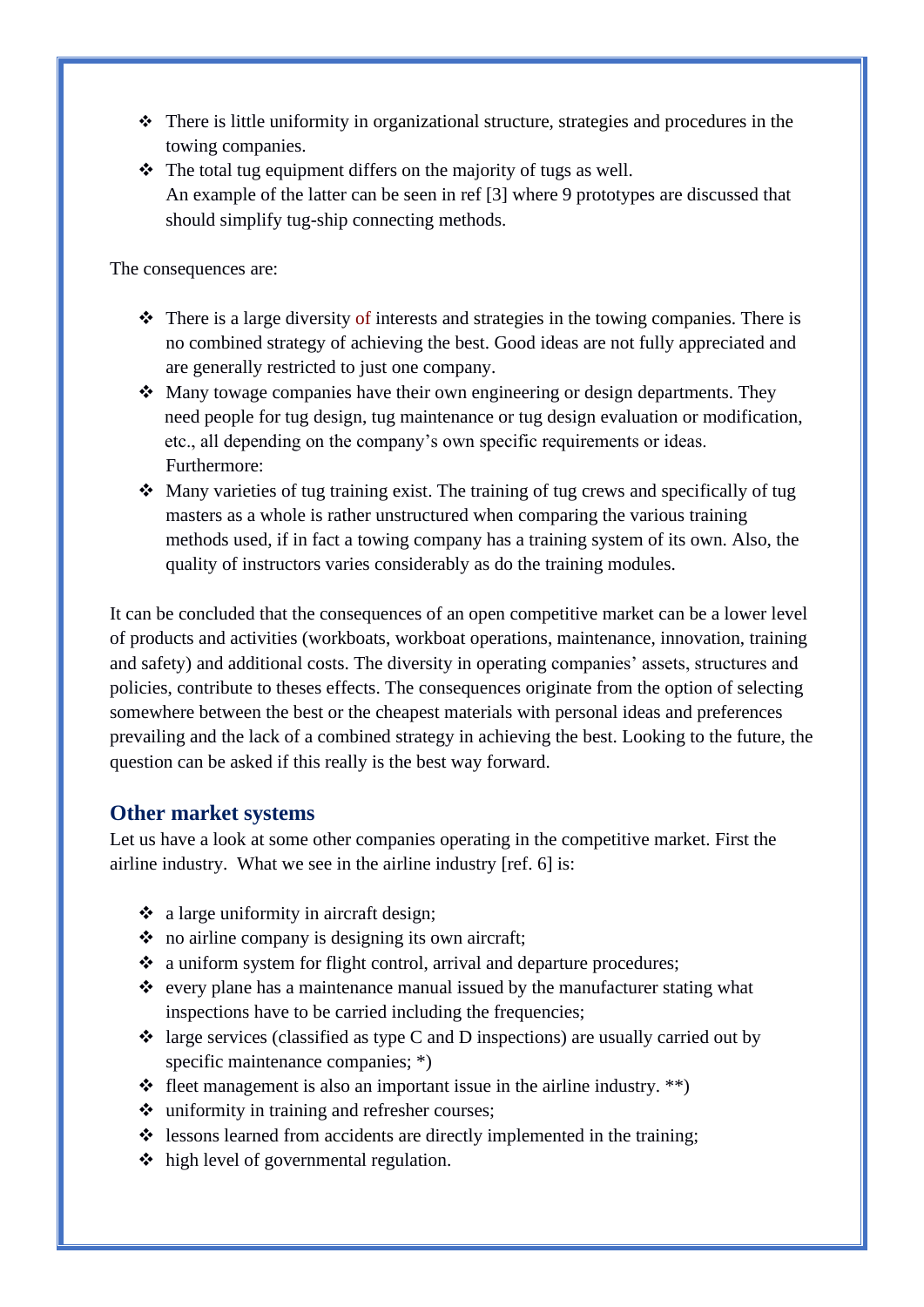*\*) Maintenance of aircraft is regulated in national laws. Dutch airline KLM carries out the maintenance of his total fleet itself at the home port Schiphol. It is important that maintenance is carried out in an efficient way. Much money can then be saved. For instance, a D-check of a Boeing 747-400 is done in 4 weeks by KLM compared to 5-6 weeks with maintenance companies in e.g. China.* 

*\*\*) An example: Where other airlines may need 20 aircraft for a production capacity equal to 16 aircraft, KLM only needs 18. The one `surplus' plane is in maintenance and the other one is on standby in case of problems with one of the other planes.* 

And now let us consider the Dutch greenhouse horticulture sector. This is a very interesting example of how companies can cooperate without loosing their individuality. Originally the Dutch greenhouses were small and owned by a grower who worked in it with his family. At that time the greenhouses were mainly used for growing the most delicious grapes. Nowadays greenhouses are huge, covering a large area, and are formed into large companies although still often family owned. These companies are very innovative; many greenhouses are (nearly) energy neutral and cultivation is practically toxic free. They have almost completely eliminated the use of chemical pesticides on plants [8]. The industry really is top of the world, in large part thanks to the close co-operation between growers, regardless of the difference in cultivation, such as fruit, flowers, cucumbers, salad, flower plants, etc.

The president of the Netherlands Agricultural and Horticultural Association says: `One of the important reasons for success is the drive to collaborate, and not only between growers, but also with suppliers, greenhouse constructors, climate computer manufacturers, research institutes and universities.' For instance, growers from all over Holland meet with the researchers of the Wageningen University. An entrepreneur explained: `This is how we come up with innovative ways to move ahead; to keep improving. No one knows all the answers on their own.' [8]

`It is unique that the entrepreneurs of the greenhouse horticulture sector have their own study clubs for instance for geothermal energy; they watch each others' business and discuss the different cultures. They are open for new technical developments. It all creates a very dynamic chain which can not be found in other sectors in the Dutch economy', according to a high ING bank official.

They also work together with specialized companies to develop software and robots for their business. New high-level cooperation exists for instance to arrange more reliable distribution so that their products arrive fast and in good condition at their clients such as retailers.

As a result of this high level of knowledge, the specific knowledge has even become an export product.

A leading entrepreneur in this sector says: "We see collaboration as a kind of innovation. It gives us and our colleagues more power."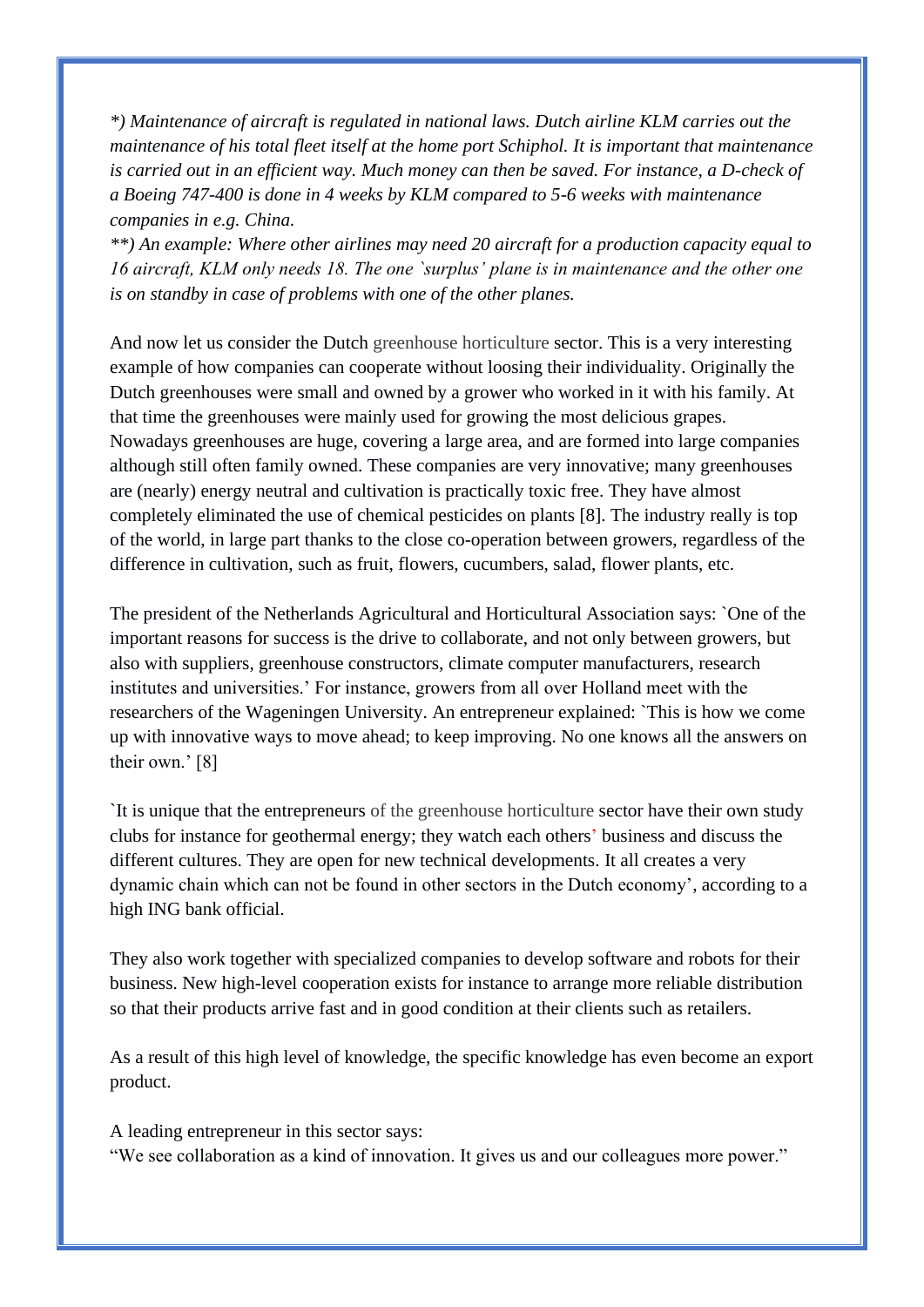

Photo: Kees Torn

Summarizing, both the airline industry and the greenhouse horticulture sector demonstrate quite a difference with the workboat industry with respect to how a business can operate in a competitive market. It has certainly a number of benefits. Let us see how similar benefits might be achieved in the international Tug and Towage industry.

# **Considerations for the towing industry**

The two examples above certainly show a number of benefits. What has been discussed boils down to the following four characterizing elements and related factors as shown in the table below.

| <b>CHARECTERISING</b> | <b>RELATED FACTORS</b>                                                 |                               |
|-----------------------|------------------------------------------------------------------------|-------------------------------|
| <b>ELEMENTS</b>       |                                                                        |                               |
|                       | Design & equipment                                                     | Standardisation               |
| <b>Uniformity</b>     |                                                                        | Maintenance                   |
|                       | Procedures                                                             | Operations                    |
|                       |                                                                        | Training                      |
| <b>Management</b>     | <b>Fleet Management</b>                                                |                               |
|                       | Mutual cooperation                                                     |                               |
| <b>Collaboration</b>  | Collaboration with research<br>institutes and suppliers<br>Study clubs | A prerequisite for innovation |
| <b>Innovation</b>     |                                                                        | See above                     |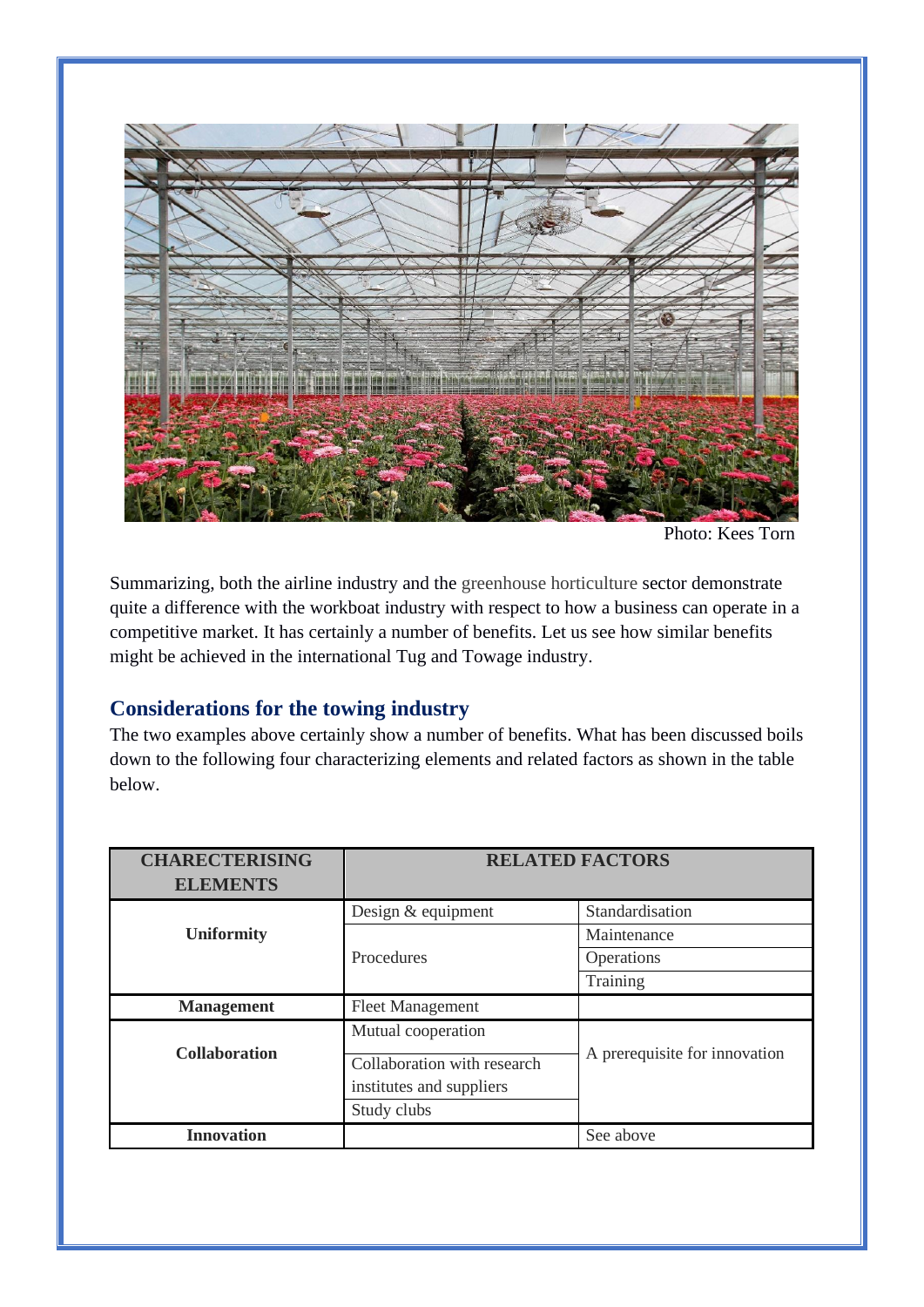Understanding the characterizing elements and related factors of the airline industry and the greenhouses house horticulture sector the question can now be asked if the towing industry should or could learn from such industry sectors. It is important when answering this question to keep in mind that nowadays changes in the modern workboat industry are happening very fast and new developments are following at a steady pace, particularly with respect to clean engines and in the field of automation which now affects many aspects of vessel design and operations. Standardization thereby becomes more of an important issue. Another aspect to keep in mind is that the airline industry is highly standardized amongst others by governmental laws and regulations. Whether that should be desirable for certain aspects of the small-commercial-vessel industry, including tugs, could also be considered.

The idea could arise that the factors mentioned in the table above do not yet play a role in the workboat industry. That is certainly not the case. Several steps have already been taken in the past. Below are some examples.

- ❖ The European Tugowners Association (ETA) and the British Tugowners Association (BTA) work together on certain projects. Their goal is to unite and promote the interests of owners and operators of tugs (ETA) and to represent those interests of their members in order to provide a favourable commercial environment in which to do business (BTA). Nice statements, with a few amendments it will well fit within the objective of this article.
- ❖ Damen Shipyards, for example, have a high level of off-the shelf workboat concepts but engines and equipment may differ.
- ❖ Very effective collaboration may exist between research institutes and the workboat industry, where ship yards, naval architects and vessel owners, all contribute to e.g. Joint Industry Projects (JIP). For example the one initiated by MARIN in The Netherlands, called the SafeTug JIP, which focused on one specific issue, namely tugs operating at high speed in waves, as is the case with escorting, and on tugs operating at no or low speed in waves, as is the case with offshore berthing/unberthing. A wealth of interesting data has been gathered which include recommendations for tug design. See ref. [1]

A point worth considering here is that the results of JIPs are, up until now, only available to those involved in the projects. If results are not publicly available there can only be a limited effect.

- ❖ MARIN offers free tank testing for innovative ideas [9] and DNV has an Open Simulation Platform for the shipping industry [10]. Good initiatives having great potential for possible future collaboration on certain subjects.
- ❖ Some workboat companies have already started to collaborate, although more on an operational base. An example is the Fairplay Towage Group and Marine Offshore Singapore, both offering port towage services at their respective countries.

While these initiatives all have potential, for the towing companies more inspiring collaborative and innovative steps are needed. An underlying problem is, using the example made earlier, that tug designers, tug yards and towage companies differ so widely in terms of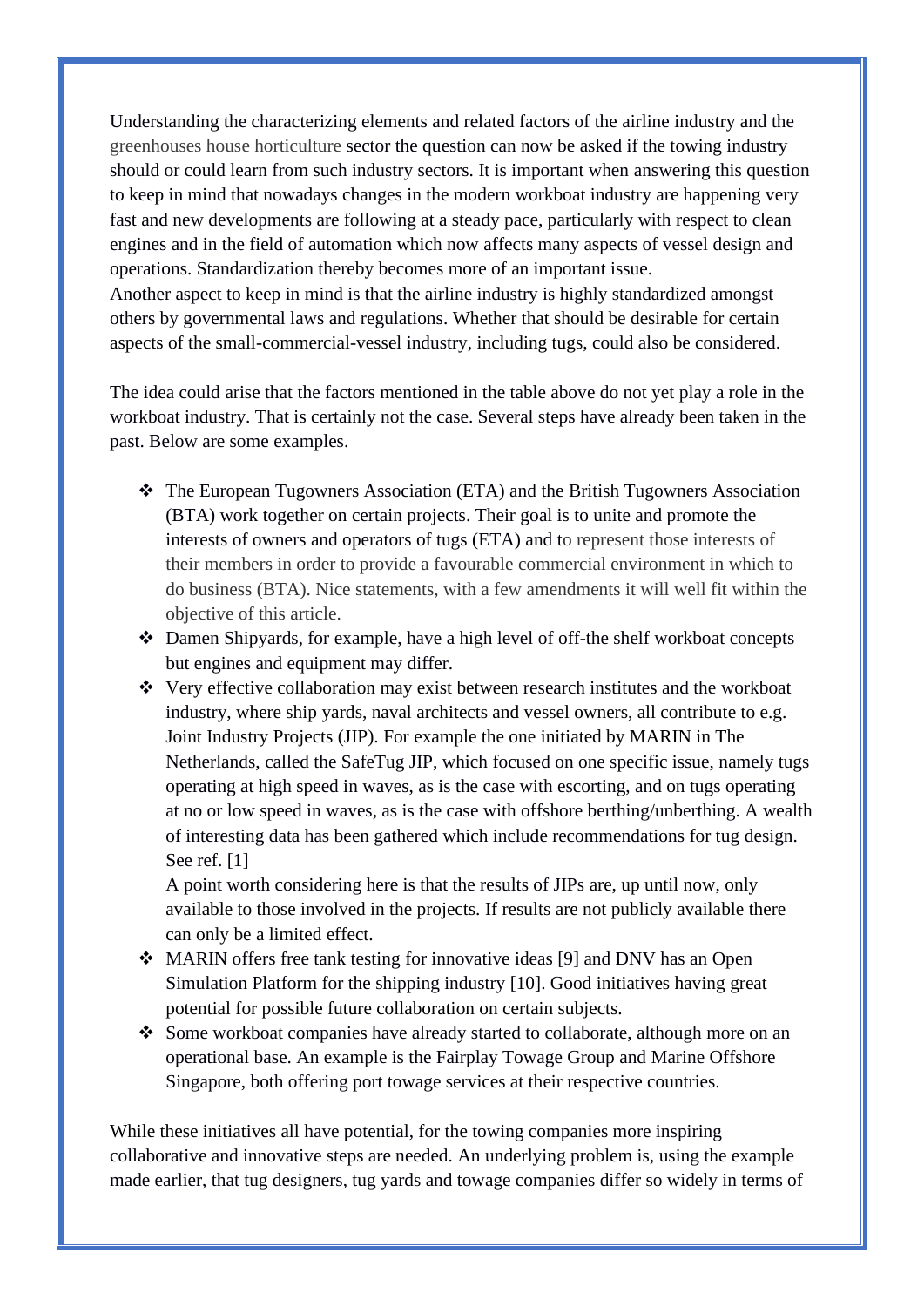their organization, capabilities, intentions, ideas, tug design/fleet and circumstances. Keeping this in mind, let us have a look at a few possibilities that could be realized. This will be done in line with the characterizing elements and related factors as shown in the table above.

#### *Uniformity*

Nowadays there are so many different tug types; too many, it could be said. In reference [1] 15 different types are mentioned. Each type can furthermore differ in size, propulsion system, skeg configuration, deck equipment, fendering, etc. Are all these different tugs needed? The answer is simply: NO! Why then so many types? This is because there are so many ideas of what the most suitable tug might be and there is so little collaboration between towage companies and research institutes about what the best tug type is. Yes, there are variations in ports, local sea conditions and tows, but this is no reason for so many variations in tug types.

With optimum collaboration between towing companies supported by advice from maritime research institutes and if needed from shipyards and suppliers, there could be much larger uniformity in tugs and towage equipment without towing companies losing their identity. Focus could then be given to the most suitable vessel design, cleaner engines, the best fuel type, stability, deck equipment, ropes, innovation and automation, tugs working in differing sea conditions, or ice to extreme sunlight/UV, safety of operations, etc. etc. Study groups could be set up to achieve this.

In this way all can then benefit from good ideas and advice. In so doing more optimum results can be achieved, and much money can be saved. In addition, more uniformity or standardization will improve the possibilities for automation and decrease maintenance costs.

#### *Safe procedures*

Various workboat operators and organisations have safe procedures for their operations. With respect to this a good initiative has been The Workboat Association Safety Forum and its broadening embrace of the wider maritime industry and also the collaboration between ETA (European Tugowners Association) and EMPA (European Marine Pilots Association) and between Rotterdam towing companies and pilots. See ref. 4.

However, there are so many different initiatives. Would it not be much better to collaborate on one industry wide document concerning safe procedures? Hence the industry's active relationship with IMCA and the international efforts being made to communicate with other important stakeholder associations.

#### *Training*

We now come to training, a most important subject. Again using the towage example, tug master training can be carried out by the towing company in the old but professional way, viz. training-on-the-job. Tug companies may have their own training simulator and the traininginstructor is then usually one of the more experienced tug masters. Simulator institutes may also train tug masters on one of their simulators. So, there are in fact many various training systems, various training simulators, various training modules and various traininginstructors.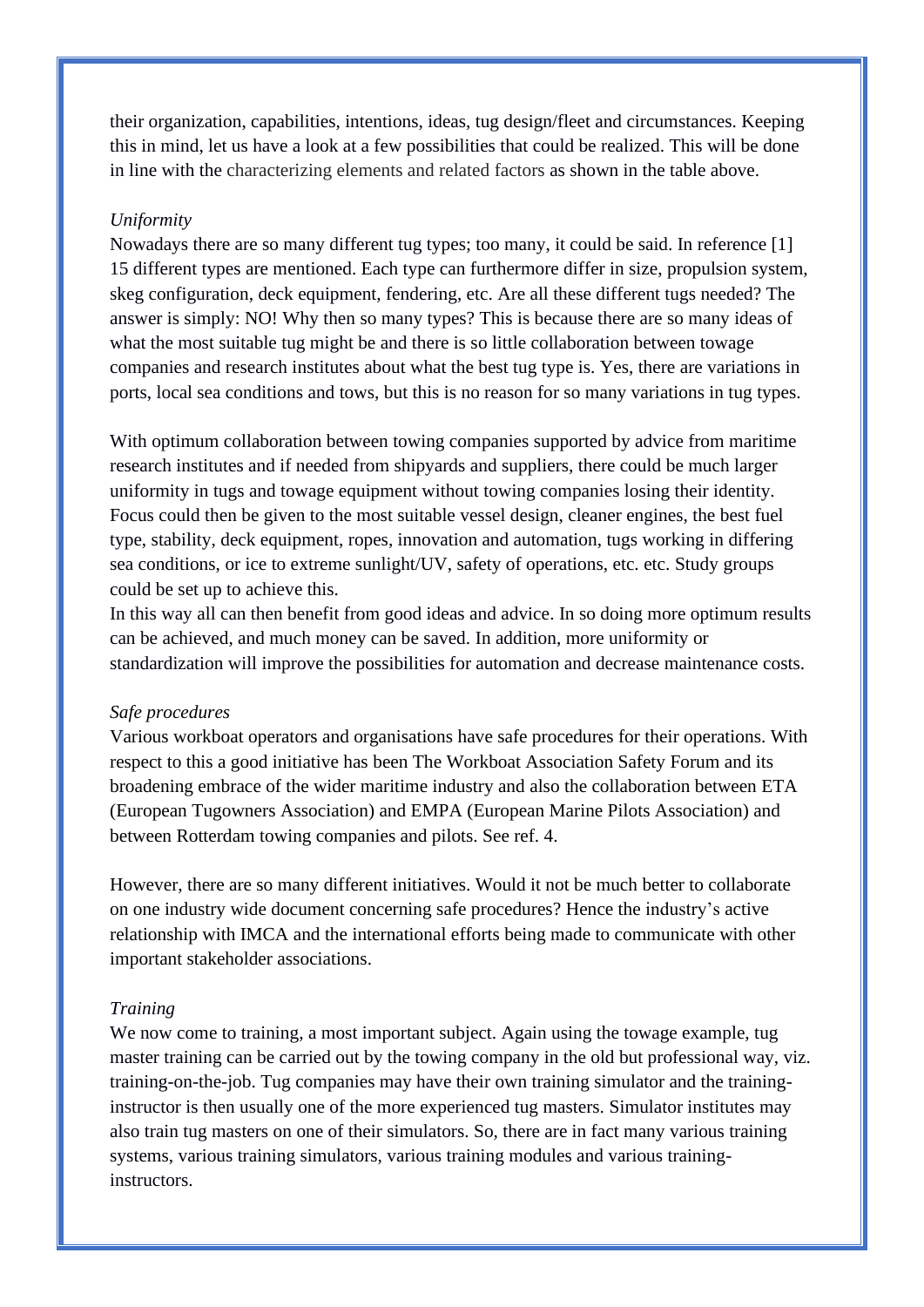One way to control and evidence that both the boat handling and safe management onboard (including the towage operation) competency is evident in crews is by adopting such a system as the UK MCA Voluntary Towing Endorsement scheme (see [https://www.gov.uk/government/publications/mgn-468-voluntary-towage-endorsement](https://www.gov.uk/government/publications/mgn-468-voluntary-towage-endorsement-scheme)[scheme](https://www.gov.uk/government/publications/mgn-468-voluntary-towage-endorsement-scheme))

Though it does not stop here. Apart from the need of a training obligation, it becomes more and more important that tug masters are appropriately and accurately trained. Tugs have grown in power and capabilities, ships and tows grow in size and complexity, safety margins are becoming smaller; tugs themselves are also becoming more complex due to the increase of computerised control systems and cleaner engines, such as dual-fuel engines, hydrogen and whole electric engines or hybrid engines, with their more complicated controls and, depending on the type of fuel, specific bunkering procedures; deck equipment requires attention due to amongst others the increase of more complicated winches and HMPE towing ropes.

Tugs will have to operate more in sea conditions such as near LNG terminals which may require additional training; not yet mentioned is the increase of automated systems on board tugs and in the wheelhouse, which also require training; risk assessments have become ever more important and should be part of the training as well as back-up systems on board and fifi; not to forget the essential knowledge of stability and the limitations of tugs and tug equipment, etc. Lessons learnt from accidents should be included in all training programs as a requirement. So, there are many justifiable reasons for comprehensive good training not forgetting essential training on-the-job covering tug handling and ship handling with tugs.

Instead of the present variety of training programs, would it not be time to set up professional up to date standard training schemes for tug masters which could include all the necessary aspects listed above broken down into modules which can be updated as new developments take place?

Training instructors should be of a high professional level with the required knowledge and extensive experience in handling the specific tugs they are training for.

All modern training equipment can be used, such as simulators and VR/AR systems. Supervision and/or certification could be arranged by e.g. classification societies.

It can reasonably be anticipated that the answer to the foregoing question about a uniform professional tug master training regime is a straightforward YES. A well thought out syllabus is then needed. Now the question arises, how to set-up such a professional tug master training? Again, by proper collaboration it should be possible.

By combining the knowledge and experience of collaborating towage companies, or by creating a central study club, such professional tug master training programs can be developed, if needed with the help of training institutes, training simulator manufacturers and possibly VR/AR specialists. So, again collaboration is the answer.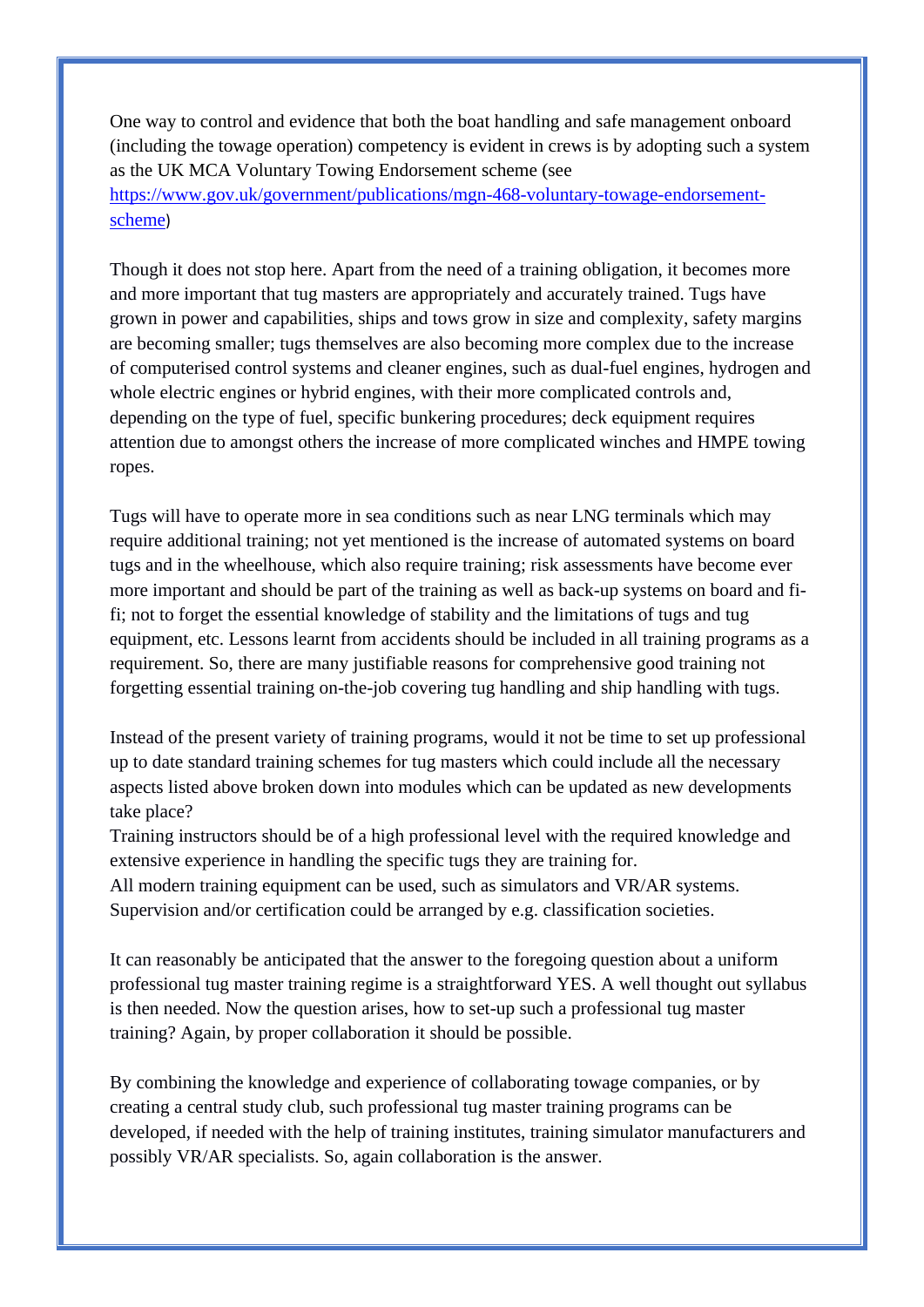#### *Note 1:*

*In the near future it might become necessary to train tug masters also for remote controlling of tugs.*

#### *Note 2:*

*Optimisation would lead to a better understanding of the performance limits of present tug operations, which should be included in the training. The question arises who should define and guard the limitations of tug operations, where the towage industry is under pressure to speed up operations and increase e.g. the tug assistance speed beyond safe threshold limits. Through collaboration towing companies and associated companies and authorities could develop reliable functional safety standards.* 

#### *Note 3:*

*In the foregoing, training is mainly focused on tug masters. Training for other crew members, such as engineers, and even deck hands can be arranged in a similar way.*

#### *Innovation*

As already said innovation and particularly automation will work best for the industry if tugs and their equipment are more standardised. As we have seen in the greenhouse horticulture sector, collaboration is a prerequisite for innovation. If towage companies would collaborate, better results could be achieved because of the input of knowledge, experience and ideas from the whole sector.

## **Conclusion**

The idea of closer collaboration between companies may initially give an uncomfortable feeling, with the fear of loosing identity or private ideas becoming public. There may be many reasons not to start such a collaboration and many questions may arise. However, the practical examples above show how large companies operate very well with a large level of uniformity in assets and procedures, and the same kind of companies can collaborate very well without loosing their identity. Mutual cooperation has shown many benefits, more than when staying apart.

By mutual collaboration, e.g. through study clubs, if needed in close cooperation with research institutes, tug yards, suppliers, etc., and more standardization, the same benefits could apply to towing companies too. If that could be achieved it would then have the potency of:

- ❖ combined forces of experience, knowledge and intellect so achieving the best vessel design and operations;
- $\cdot \cdot$  a higher level of practical applicability of workboat and associated equipment and of unbiased information;
- ❖ a standardized and optimum safe procedures manual;
- ❖ no loss or just limited use of bright ideas but optimum use of innovative ideas for all involved in the collaboration;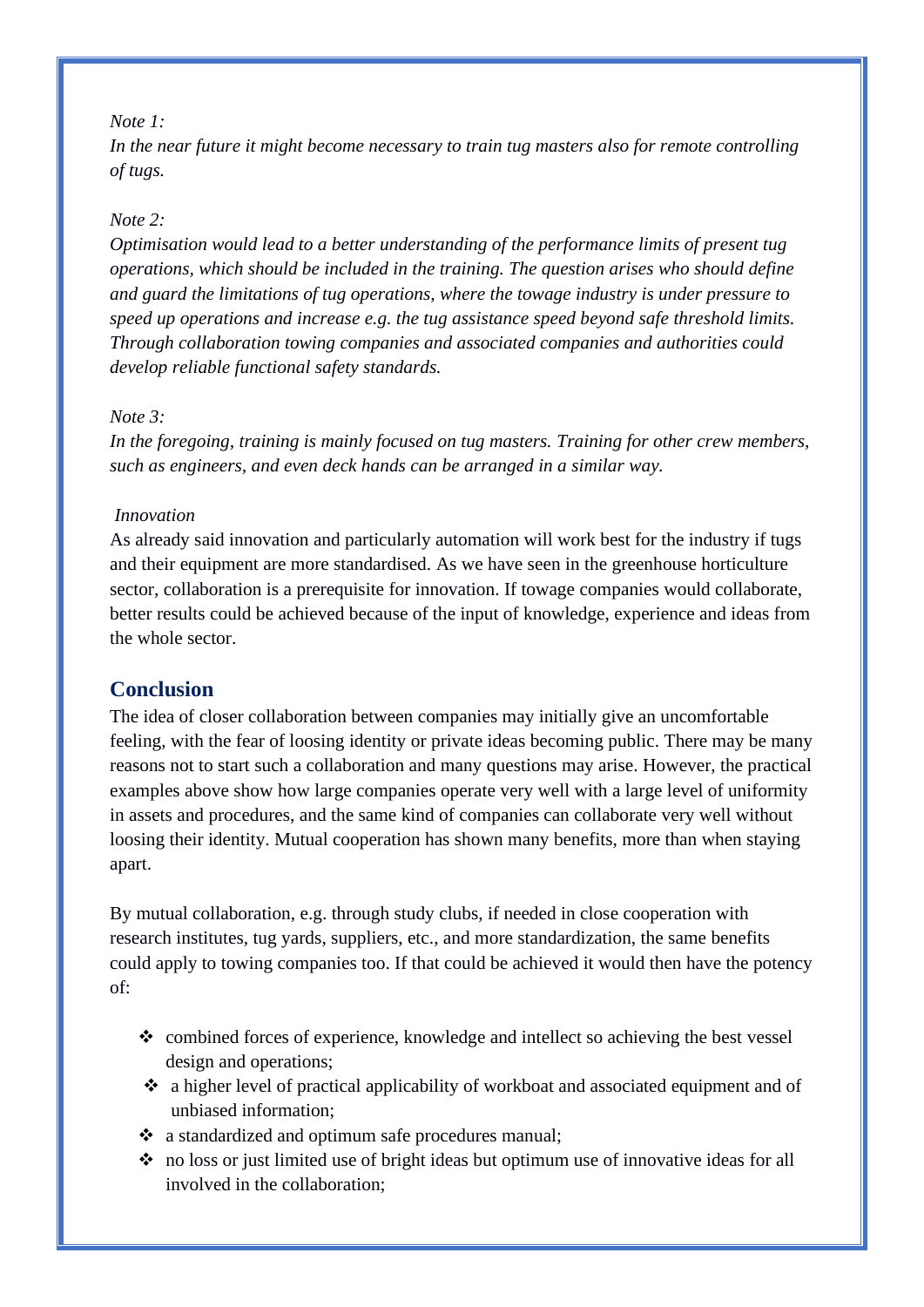- ❖ an increased level of standardization of workboats and their equipment, thus
- ❖ creating a situation where innovation and automation processes can better be implemented and realized faster; and
- ❖ maintenance be more standardized and at lower costs;
- ❖ creating a higher level of professional training for tug Masters and Engineers, standardized and attuned to the various operation types and the requirements of present and future modern fleets and operations.
- ❖ In summary, the effect of more **collaboration** and standardization is *higher standards*  and *lower company costs*. It may even lead to acceptable tariffs.

Are these not all good reasons to start such a new culture of collaboration within the workboat industry? Collaboration starts often on a low level, from local communities (regionally), to nationwide, but can become wider e.g. across Europe and even worldwide, between companies that fit best with each other. Collaboration can focus on all the aspects addressed above or just on some of them but in doing so the whole sector can derive benefits. Some initiatives have already been taken as has been mentioned in the former paragraph.

The question was: `Collaboration in Workboat World. Wanted and Needed?' That it is needed has clearly been shown in this article. The question remains if a closer collaboration between the wider workboat industries is indeed wanted. If wanted, who takes the initiative to see the first steps towards making this idealism a reality?



Photo: Piet Sinke

# **Finally**

The above focuses on the great benefits of collaboration and standardisation. The workboat industry is very diverse. For that reason the towing industry, as part of the workboat industry, is used in this article as example. It will have become clear that many aspects of what has been discussed about the Tug and Tug World applies to other sectors of the workboat industry as well.